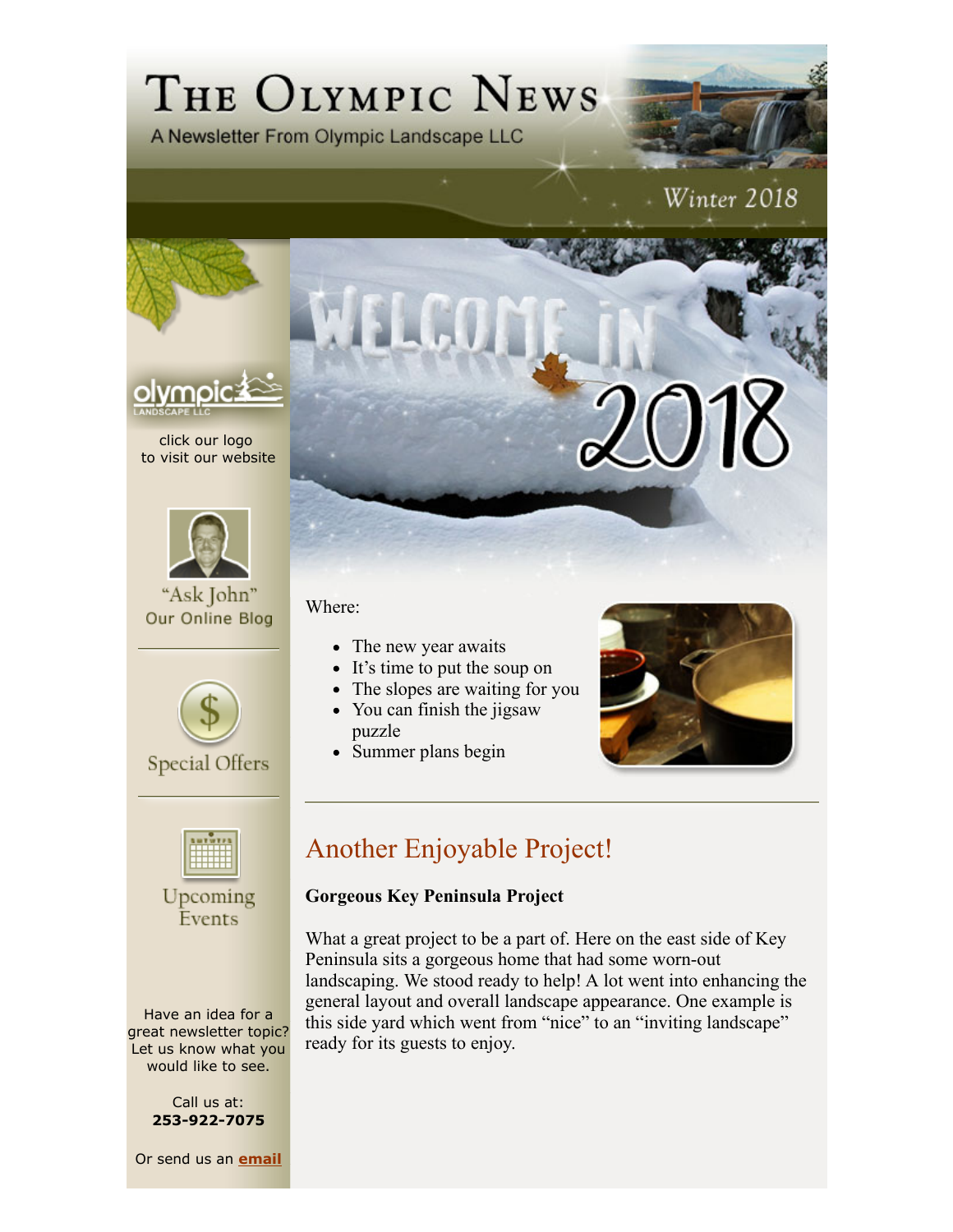



BEFORE - Click to enlarge AFTER - Click to enlarge

#### The Grand Display



Each year we have a great time designing and installing a sample of our landscape work at the Tacoma Home & Garden Show. It's a major 3 long day event to create… and this after a couple months of planning – and scheming! – how we are going to create something new that everyone will enjoy.

So this year:

Olympic Landscape<br>… presents



Make this year's Tacoma Home and Garden Show part of your day with a special retreat. Olympic invites you to visit our classic style garden on display.



We believe a stroll through our garden will make you smile. Be it the natural stone walls and steps, the beautiful fountain center stage, the serene color plant palette, or the exterior intimate covered sitting area... you'll find a need to ponder and soak it all in.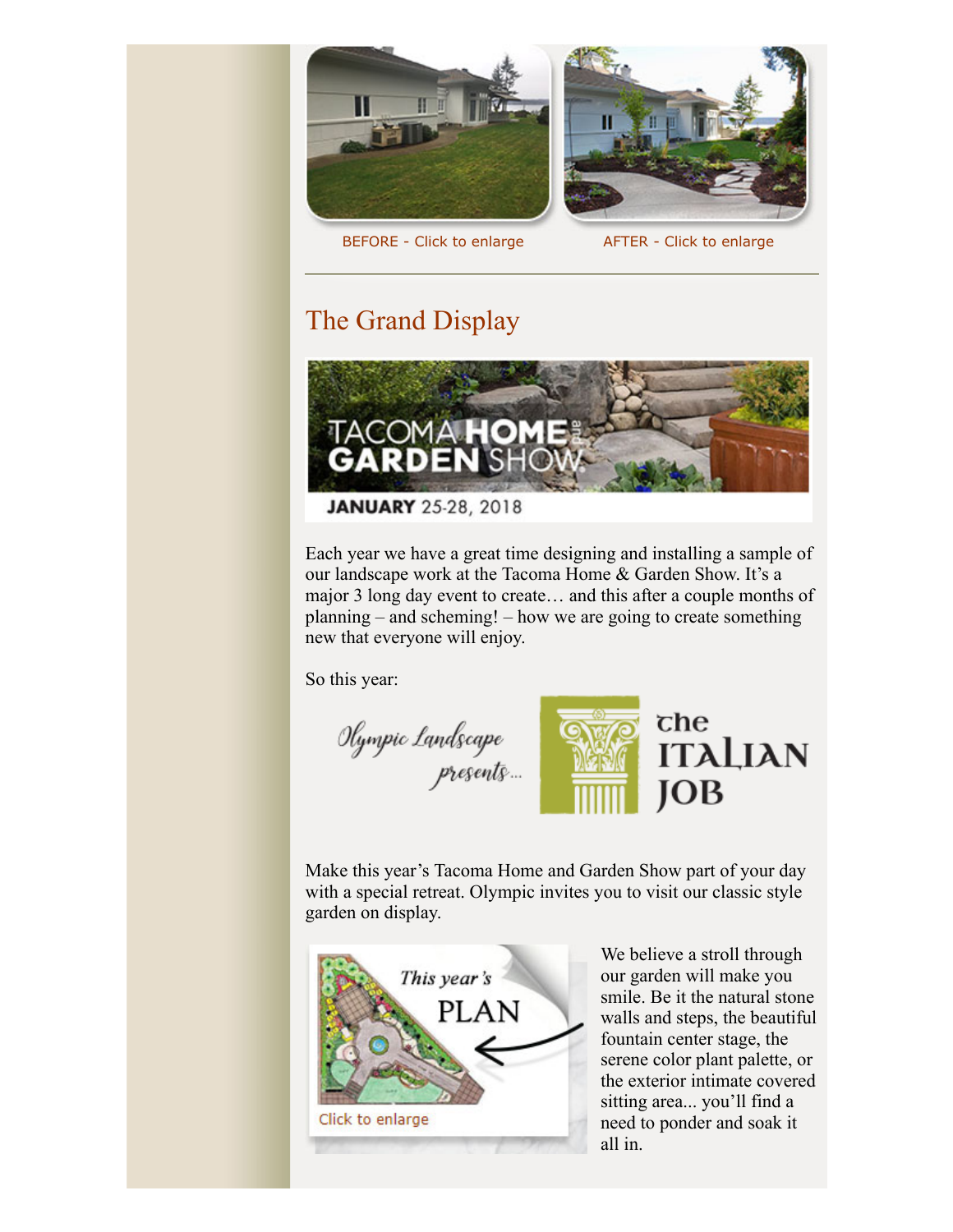Every great landscape starts with a well thought out plan, and we could be your solution with a professional design created just for you.

Be sure to ask our attendants for help or information, and enter our drawing for a **FREE Landscape Design**.



For tickets to the show email me, neil@olympiclandscape.com, and tell me you want some free tickets for the show. I'll enter you in our drawing that will happen on Monday, January 22nd at noon. We are giving away **5 pairs** of tickets to this event… and parking is free.

Check out last year's Grand Display *Heavy Metal Rocks*, constructed and removed in only 4 minutes.



Click here for more Home Show details and how to win a free landscape design.

## Plan Now for a Spring Landscape...

**Spring is coming, which is a great time for landscaping. And now is a great time to begin planning, with a professional Design for your new yard.** 

A creative plan by our talented and seasoned Landscape Design Team is a pathway to an imaginative garden, as well as a tool for budgeting landscape construction costs.

*Click to enlarge photos...*